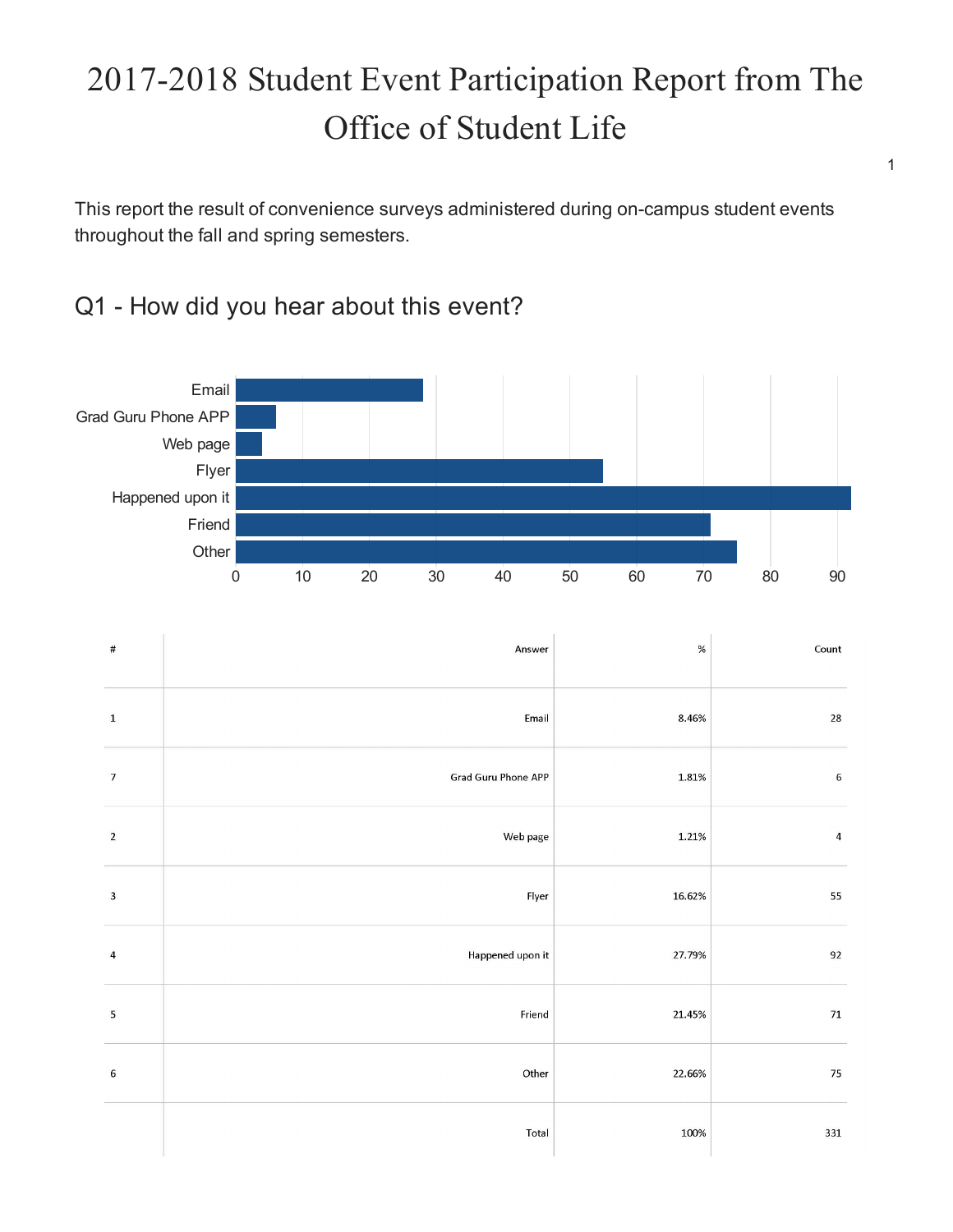2

#### Q1\_6\_TEXT - Other

| Professor             |
|-----------------------|
| Puente program        |
| Ms. Glass             |
| $_{\text{Lcc}}$       |
| My comm professor     |
| Came here for a class |
| Blanca Arteaga        |
| My GOOD 27 proffessor |
| My GOOD 27 proffessor |
| Part of class         |
| My comm professor     |
| Teacher               |
| Professor             |
| Instructor            |
| Part of class         |
| My comm professor     |
| Teacher               |
| Professor             |
| Instructor            |
| Teacher               |
| Came here for a class |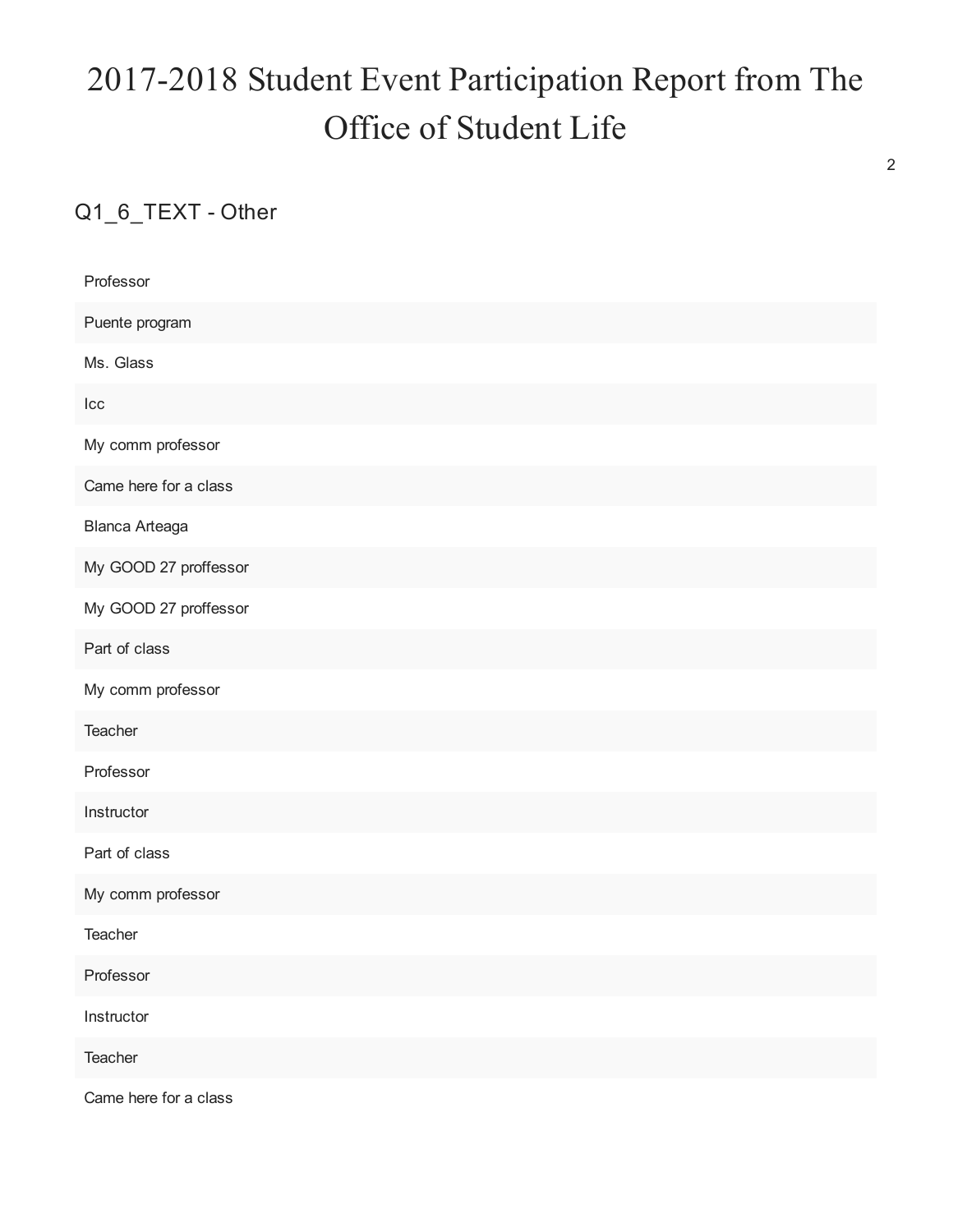3

| Part of class        |
|----------------------|
| I was curious        |
| Professor            |
| Instructor           |
| Teacher              |
| Instructor           |
| Teacher              |
| I just walk-in here. |
| Proffessor           |
| Cafeteria            |
| My comm professor    |
| My comm professor    |
| Cafeteria            |
| Professor            |
| Puente program       |
| Ms. Glass            |
| $_{\text{Lcc}}$      |
| My comm professor    |
| Singing              |
| teacher              |
| class                |
| instructor           |
| teacher              |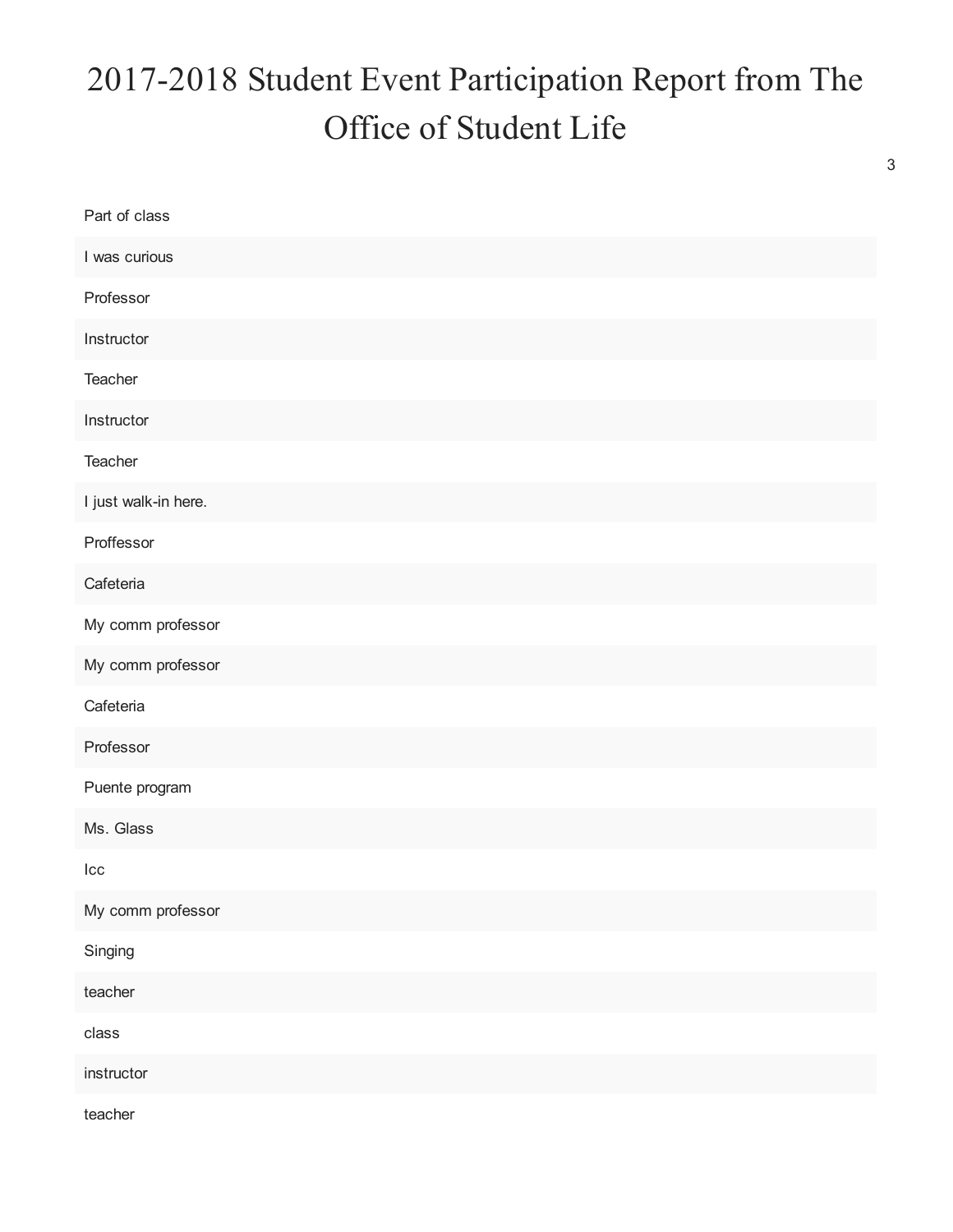4

| club                      |  |  |
|---------------------------|--|--|
| class                     |  |  |
| class                     |  |  |
| ICC meeting               |  |  |
| classmate                 |  |  |
| Walk up                   |  |  |
| Vrc involvement           |  |  |
| Veteran's Resource Center |  |  |
| I just know stuff         |  |  |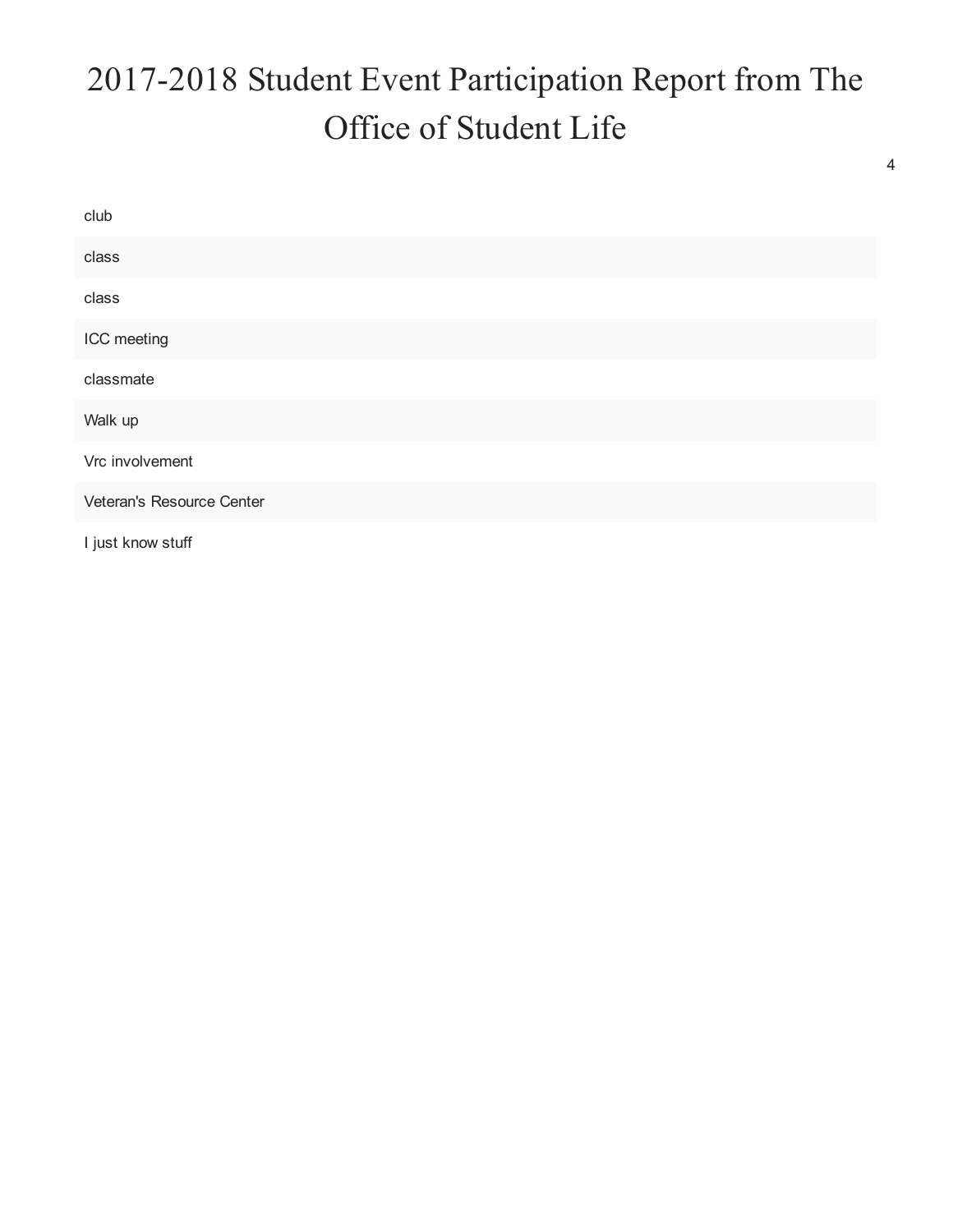#### Q2 - How do you like this event?

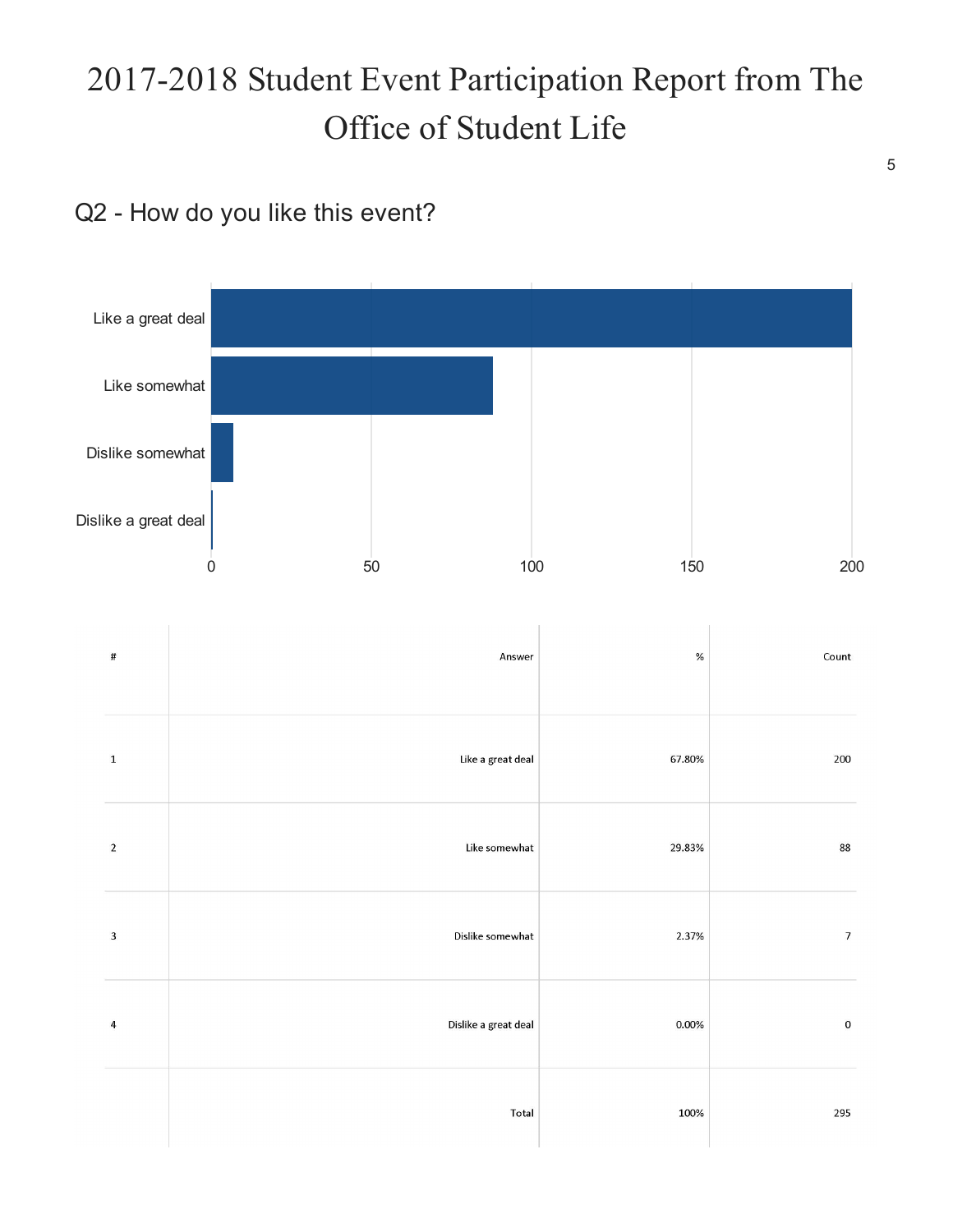Q3 - How many Gavilan College events have you attended this semester?

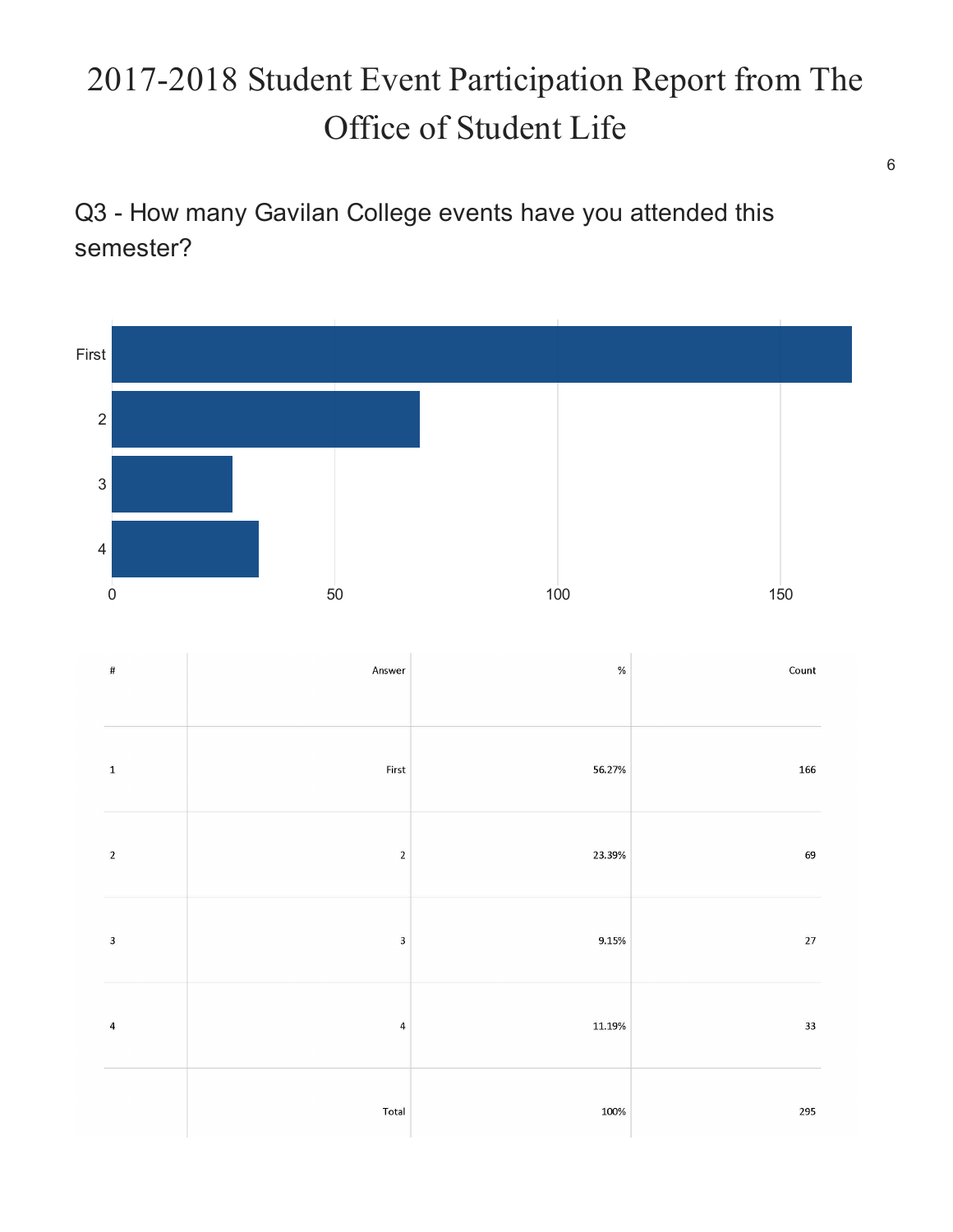#### Q4 - Did you or are you planning to participate in the event?

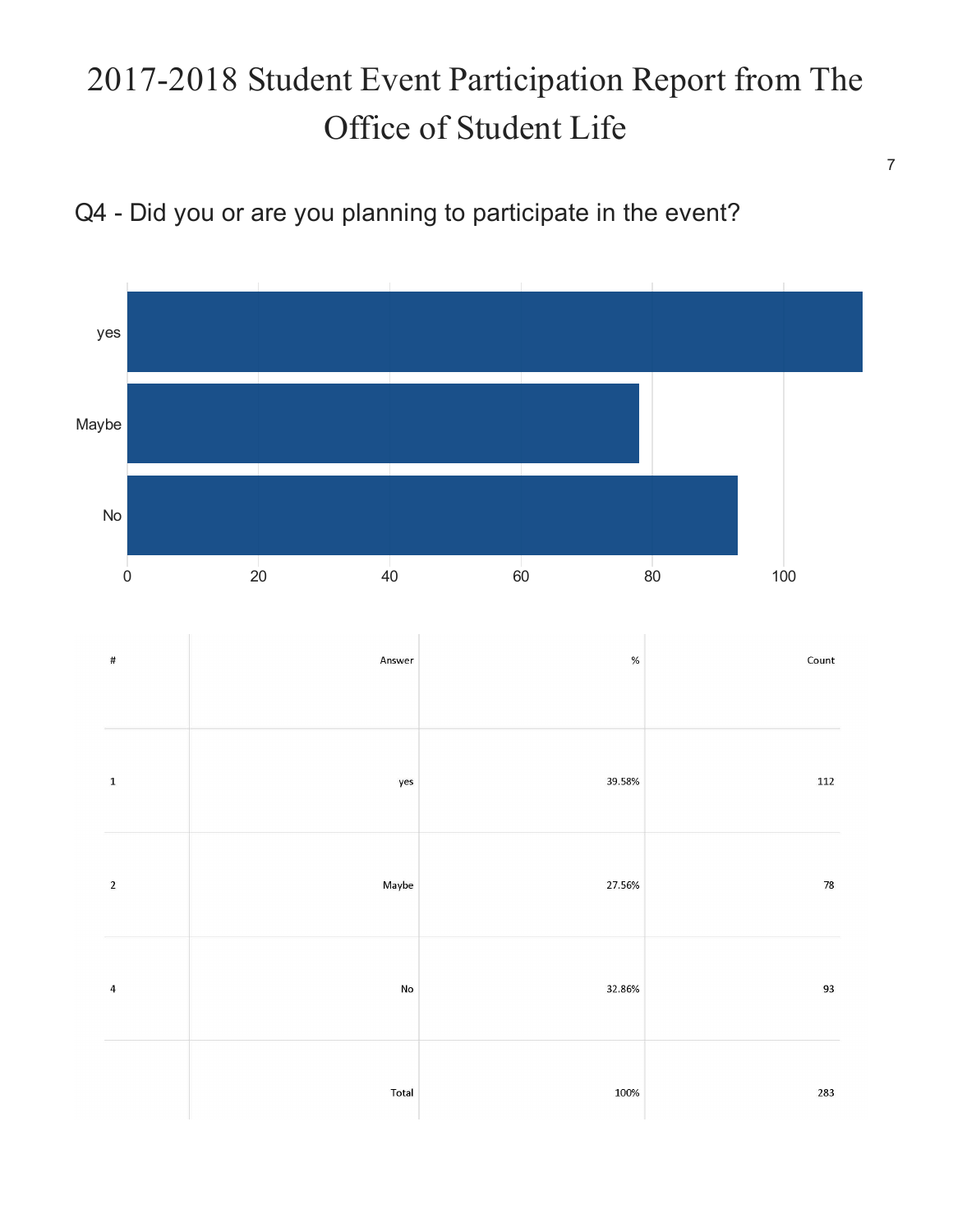

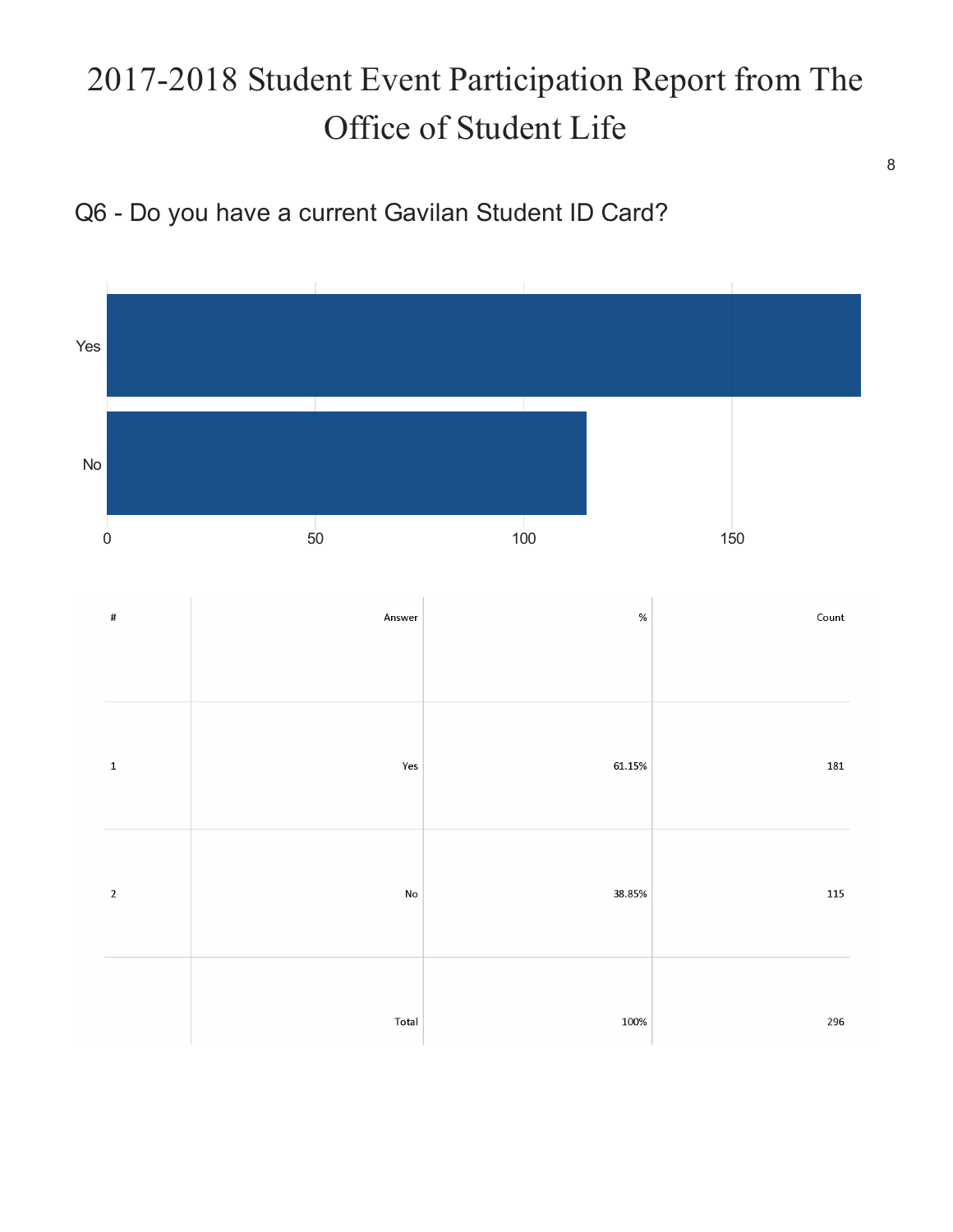#### Q7 - Why have you not gotten your Gavilan ID card?

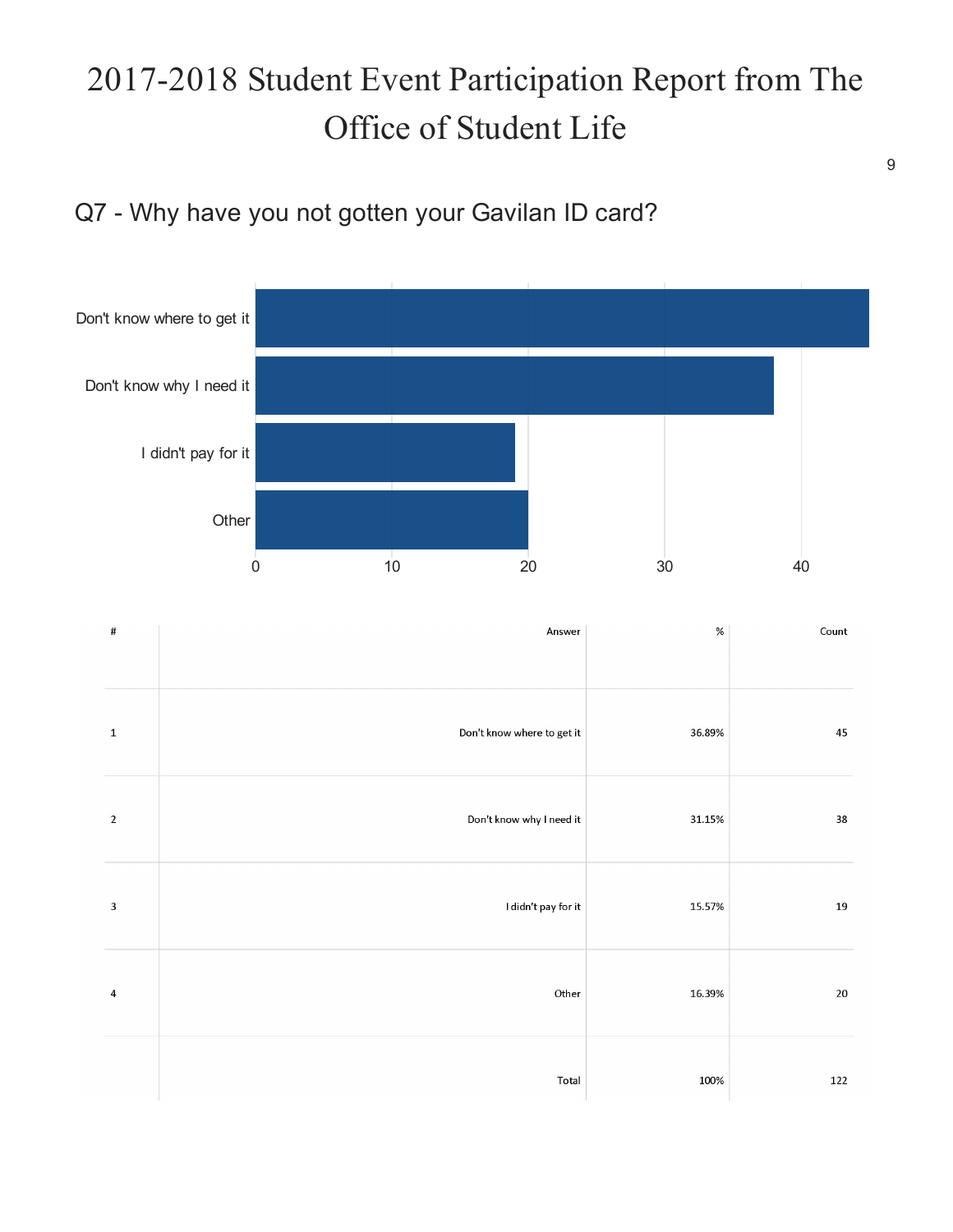10

#### Q7\_4\_TEXT - Other

| Other - Text                     |
|----------------------------------|
| <b>GECA</b> student              |
| Geca student                     |
| Too busy                         |
| I don't attend                   |
| Just didn't get it               |
| Yes I have                       |
| <b>GECA STUDENT</b>              |
| Geca student                     |
| Too busy                         |
| no one there                     |
| I forgot to get it this semester |
| Havent had a chance              |
| Just didn't get it               |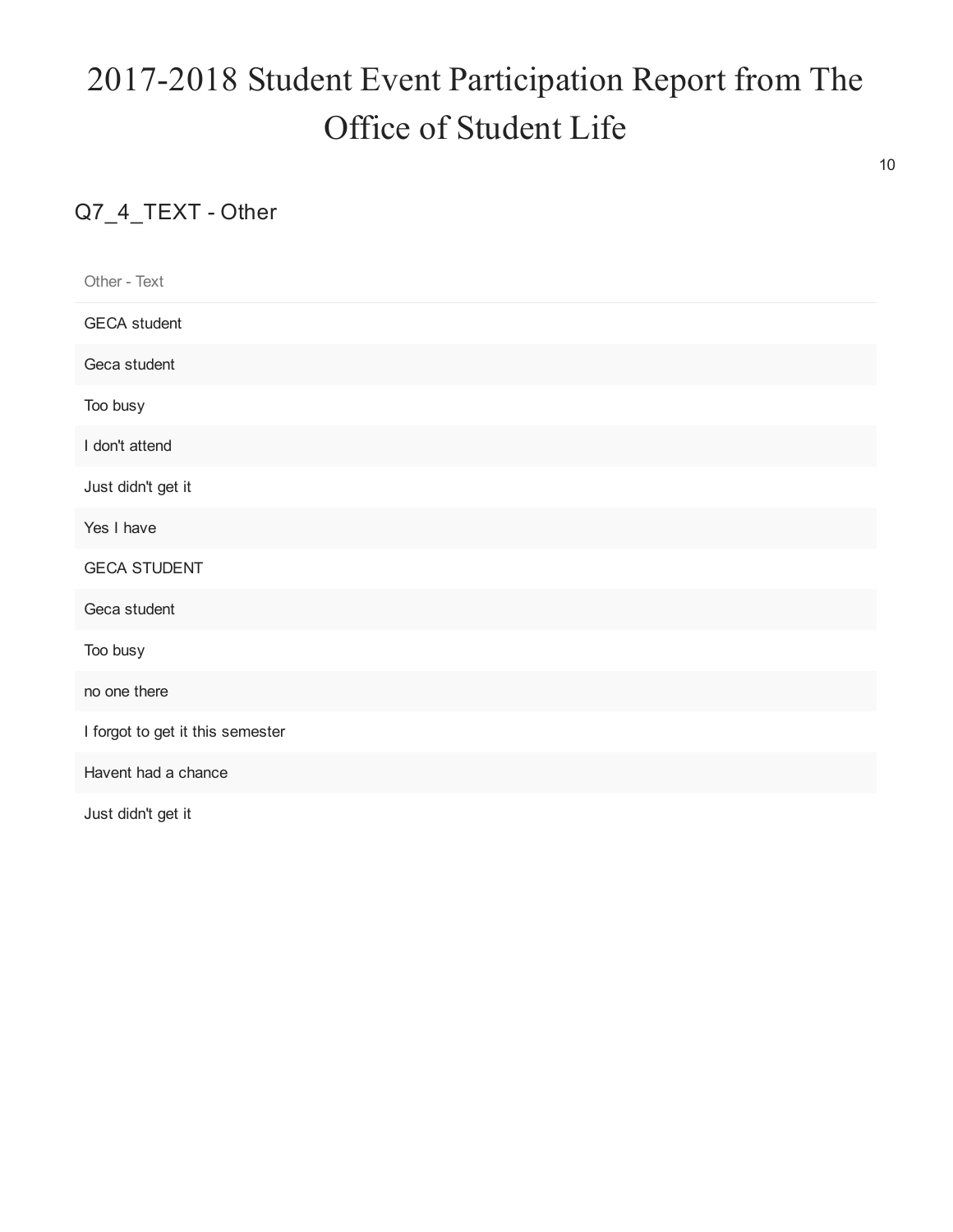Q8 - What other types of events and activities would you like Gavilan College to have?